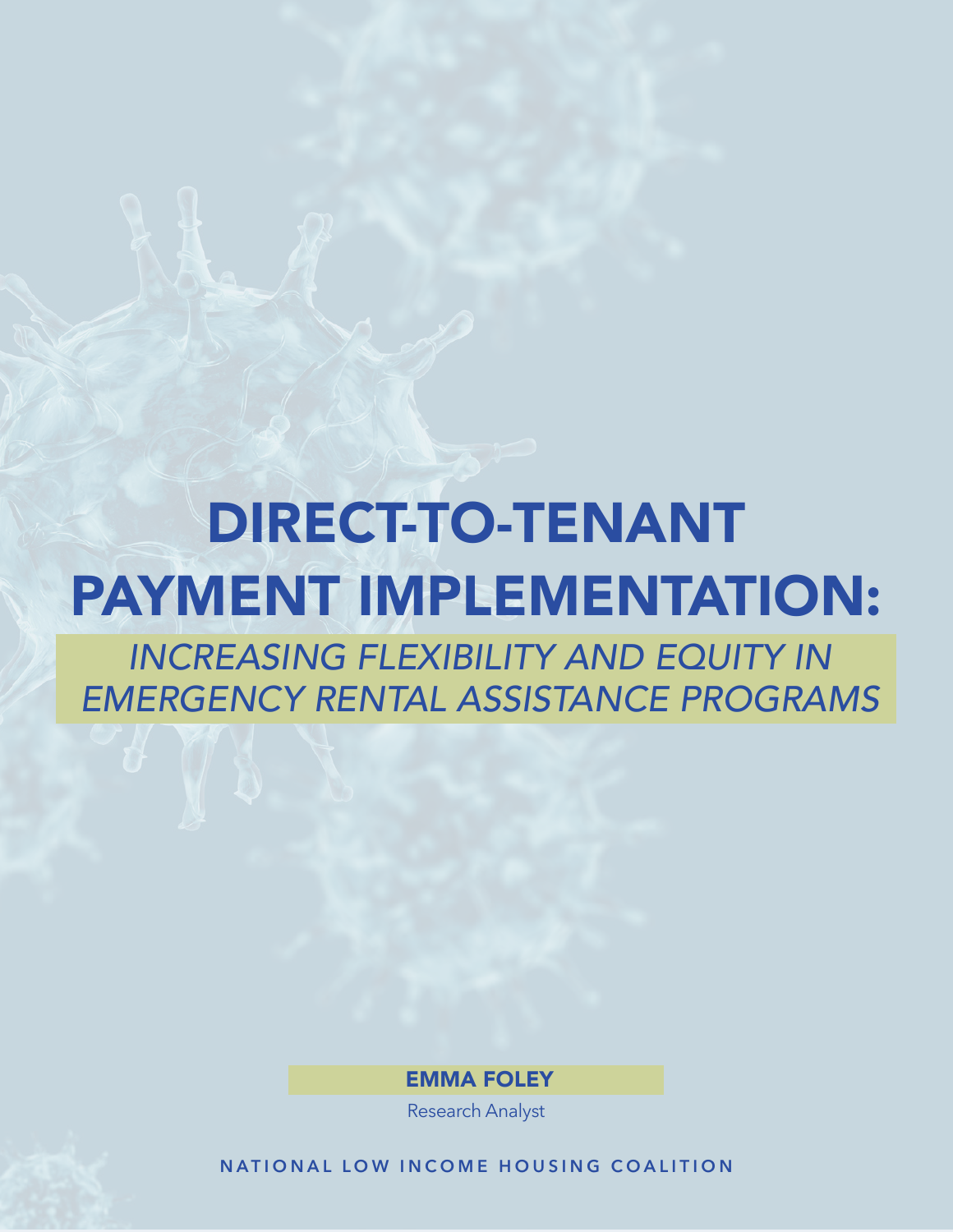# INTRODUCTION

**T<sub>TIP</sub>** the COVID-19 crisis and the accompanying economic fallout has left millions of low-income renters unable to pay their rent, putting them at risk of eviction and homelessness. As of mid-June, nearly six million renter households were behind on rent, accounting for more than 14% of all renter households.<sup>1</sup> Of households behind on rent, approximately 43.4% reported it was very likely or somewhat likely that they would move in the next month due to eviction.

To respond to this urgent crisis, Congress passed two pieces of legislation to fund emergency rental assistance programs, totaling \$46.55 billion. The 2021 Consolidated Appropriations Act, passed in December 2020, included \$25 billion in urgently needed emergency rental assistance (ERA1) for tenants with low incomes and established the Emergency Rental Assistance program (ERA) administered by the U.S. Department of the Treasury (Treasury). The American Rescue Plan Act, enacted in March 2021, provided an additional \$21.55 billion for emergency rental assistance (ERA2).

Despite this unprecedented amount of funding, renters in need may still have trouble accessing emergency rental assistance due to a variety of factors. This brief focuses on how programs can provide payments directly to tenants whose landlords refuse to participate in ERA programs. Using NLIHC [data from detailed program tracking](https://nlihc.org/era-dashboard) and from interviews with program administrators, this brief will outline: 1) ERA policy directives regarding direct-to-tenant assistance; 2) an overview of the need for direct-to-tenant payments; and 3) key design features of direct-to-tenant payments. This brief features findings from interviews with four programs implementing direct-to-tenant payments. These programs represent differing program types and sizes, including a highly centralized state program (Texas Rent Relief), a decentralized state program (Maine Emergency Rental Assistance), a large local program (Allegheny County Emergency Rental Assistance), and a mid-sized local program (Cameron County Emergency Rental Assistance). The two state programs are administered by state agencies, Maine State Housing Authority and the Texas Department of Housing and Community Affairs, while the local programs are being administered by communitybased organizations, ACTION-Housing in Allegheny County and cdcb | come dream. come build. in Cameron County.

# KEY TAKEAWAYS

*A*

*E Q*

*A*

*S I N*

*G F*

1

2

3

*A NDE Q*

*S I N*

*G F*

*A NDE Q*

> Programs should eliminate added burdensome documentation requirements for tenants who receive funding directly. After meeting the eligibility requirements, tenants should not have to provide onerous documentation about proof of rental payments.

> Programs should make clear on their public documents that direct-to-tenant assistance is available for tenants with landlords who are unwilling to participate. This will prevent tenants with uncooperative landlords from assuming they are ineligible and, therefore, not applying.

In addition to direct-to-tenant payments, programs should provide housing stability services to ensure tenants are stably housed after their arrears are paid.

<sup>1</sup> U.S. Census Bureau. [Household Pulse Survey Week 30 \(May 12-24\) Data Tables.](https://www.census.gov/programs-surveys/household-pulse-survey/data.html)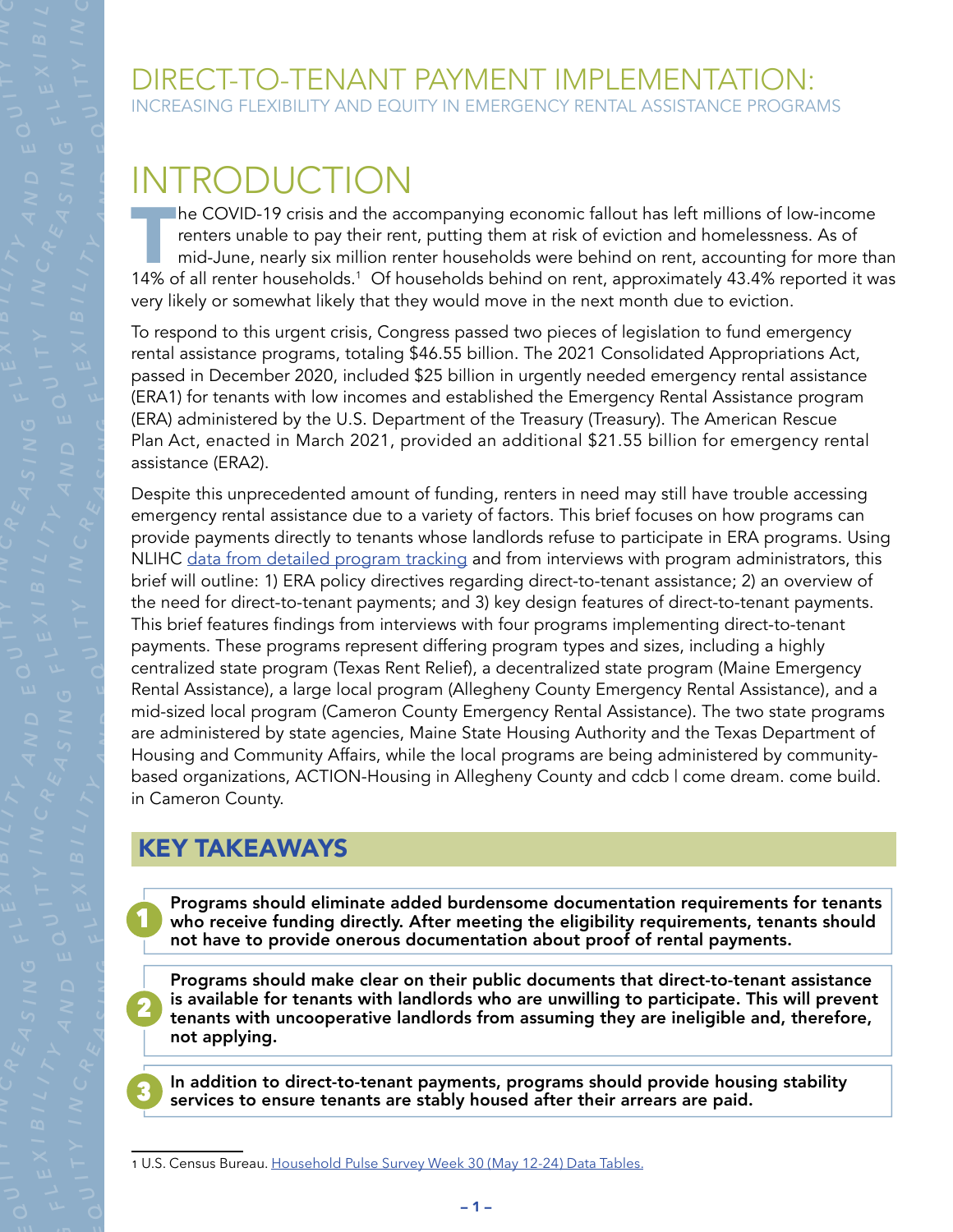#### POLICY OVERVIEW

*A*

*E Q*

*A*

*S I N*

*G F*

*A NDE Q*

*S I N*

*G F*

*A NDE Q*

#### *Direct-to-Tenant Guidance in ERA1 and ERA2*

Though some program administrators have expressed apprehension about direct-to-tenant payments, [recent guidance](https://home.treasury.gov/system/files/136/ERA_FAQs_6-24-21.pdf) from the U.S. Department of Treasury explicitly allows and encourages them. According to federal guidance, ERA1 programs are explicitly permitted to provide directto-tenant payments when landlords or utility companies refuse to participate or do not respond to program requests. ERA1 programs must conduct reasonable outreach efforts to obtain landlord and utility company cooperation before providing assistance directly to tenants. These outreach efforts can consist of either a single request for participation by mail or three request attempts by phone, text, or e-mail. Treasury's revised guidance cuts in half the time to determine whether a landlord elects to participate to 7 days when reaching out by mail and 5 days when reaching out by phone, text, or email before providing direct-to-tenant assistance. Payments can be paid immediately if the landlord or utility company confirms their non-participation in writing.

ERA2 programs must provide direct-to-tenant assistance when a landlord refuses to participate. While ERA1 funds are not bound to these same rules, the White House and Treasury have made clear that providing direct-to-tenant assistance when landlords refuse to participate is the preferred policy for ERA1 programs. According to Treasury: "It is unacceptable to allow Americans to suffer eviction or homelessness simply because some landlords are turning down Federal aid on their behalf." In addition, Treasury's guidance allows ERA2 grantees to provide assistance directly to tenants without seeking participation of the landlord. An offer of assistance to tenants "first and immediately" could further speed up the rate at which assistance reaches those most in need. Because grantees are currently focused on spending down ERA1 allocations, this report mostly concerns how programs are approaching direct-to-tenant payments under the ERA1 guidance.

#### *Allowable Housing Stability Services and Other Expenses*

While direct-to-tenant assistance is critical to ensure renters' housing stability when their landlords refuse to participate, it can present challenges. Direct-to-tenant assistance makes it unfeasible, for example, for programs to require that landlords not evict tenants for a prescribed number of days or not increase the rent. Recent Treasury guidance prohibits landlords from evicting tenants for nonpayment of rent while ERA payments are being made on their behalf and strongly encourages that grantees set additional restrictions so landlords cannot evict tenants for 30 to 90 days after the period covered by assistance. Most programs require participating landlords to sign a certification that they will abide by the program's terms, but when assistance is provided directly to tenants, there is no possible recourse if landlords do not follow these terms.

To ensure renters are protected when they receive assistance directly, programs should consider offering additional flexibilities and stability services to ensure tenants can remain stably housed. Programs are permitted to use 10% of their funds on housing stability services, which may include eviction prevention and eviction diversion programs, mediation between landlords and tenants, housing navigators, and other services to help households maintain or obtain housing. Programs can use the other 90% of their funds for direct financial assistance, which includes back and forward rent, utility payments, and other housing expenses. Expenses that fall into the "other" category include relocation assistance, prospective rent, security deposits, and temporary hotel accommodations. Treasury's guidance reinforces that providing assistance within these categories can help families who have lost, or are at imminent risk of losing, their housing. Programs offering robust housing services could increase housing stability for tenants, particularly those who are in precarious housing situations. For example, providing relocation assistance could help households who are experiencing landlord retaliation or hostility. Providing mediation between landlords and tenants could resolve minor disputes before a landlord files for eviction. Programs should consider integrating supports and stability services in addition to rental payments to ensure tenants can remain stably housed, even if a landlord acts in bad faith.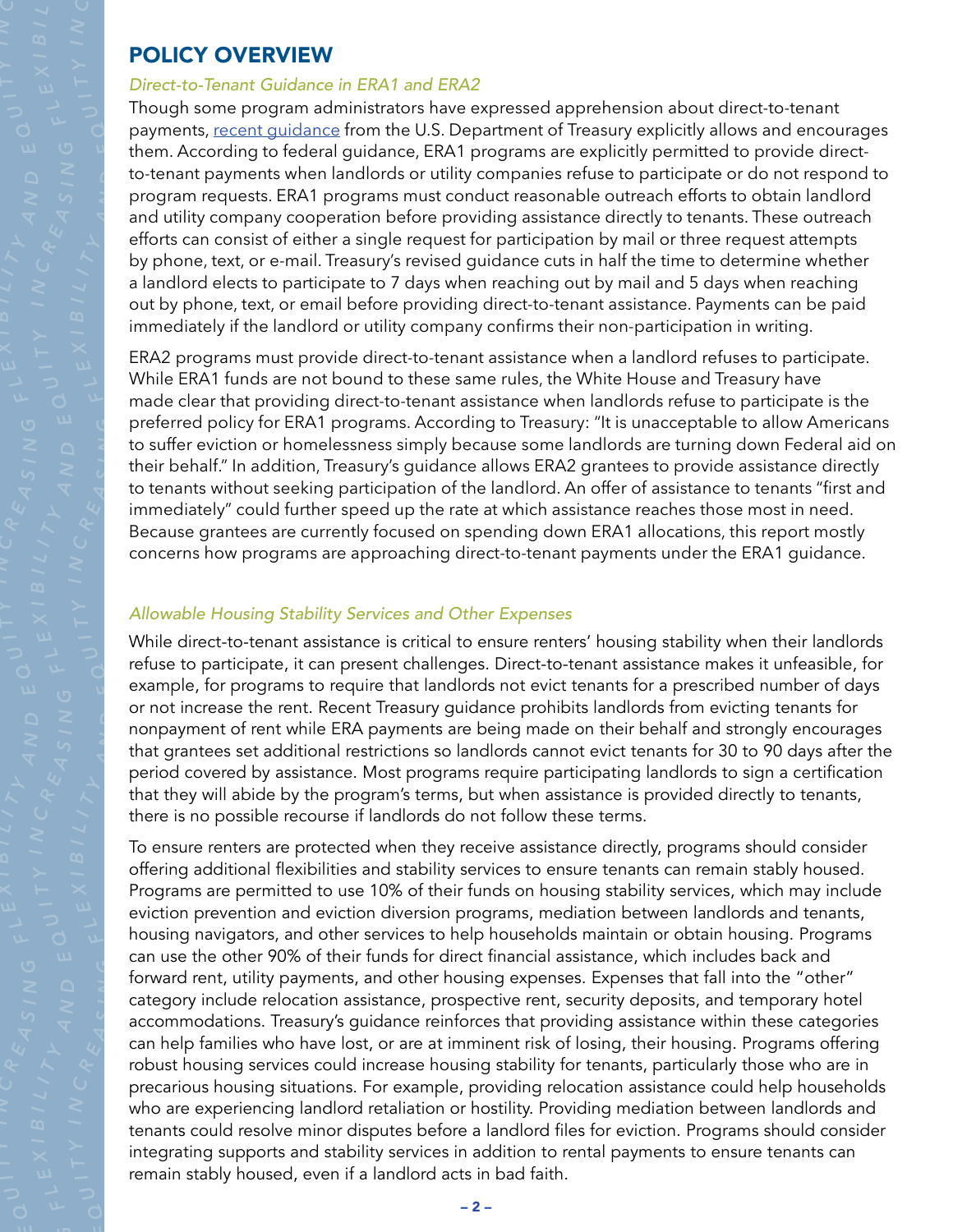#### DIRECT-TO-TENANT NEED

Nearly three-quarters of programs still do not explicitly acknowledge the allowance of direct-to-tenant payments in their public-facing documents despite Treasury guidance encouraging, and in the case of ERA2 requiring, them to do so.

NLIHC is closely [tracking](https://nlihc.org/era-dashboard) ERA program implementation, including how many programs offer direct-totenant payments. While this tracking captures the number of programs that acknowledge the availability of direct-to-tenant payments in their public facing documents, additional programs may allow direct payments but fail to make this readily known to potential applicants.<sup>2</sup> As of June 16th, more than one hundred ERA programs (26% of all programs) explicitly allowed for direct-totenant assistance, including 24 state programs, 60 local programs, 22 tribal

programs, and 1 territory. Nearly three-quarters of programs still do not explicitly acknowledge the allowance of direct-to-tenant payments in their public-facing documents despite Treasury guidance encouraging, and in the case of ERA2 requiring, them to do so.

Programs utilizing direct-to-tenant payments illustrate how critical this flexibility is. Two programs said their direct-to-tenants payments accounted for approximately 10% to 12% of their payments made, and one program said direct-to-tenant payments made up 32% of all payments made. In Allegheny County, direct-to-tenant payments made up only 1% of payments, though a program administrator noted that landlord participation has increased with the addition of the direct-totenant payments because landlords would rather participate than have the payment go directly to tenants. Though these direct-to-tenant payments make up a minority of payments made by the programs, they still make up a significant portion of the number of households served. Without this critical feature, these tenants would be unable to receive assistance.

The need for direct-to-tenant payments has also been observed by program administrators in previous iterations of the program when this flexibility was not offered. Allegheny County noted that during their implementation of a 2020 CARES Rent Relief Program, they had to turn away an estimated 10% of tenant applications because landlords refused to participate. Several large-scale landlords refused to participate outright, so their tenants did not even try to apply. Each of the four programs interviewed noted that providing assistance directly to tenants ultimately helps them better meet the ERA program goals of preventing evictions, keeping renters stably housed, and providing much-needed relief during an unprecedented economic crisis.

#### *Landlord Participation*

*A*

*E Q*

*A*

*S I N*

*G F*

*A NDE Q*

*S I N*

*G F*

*A NDE Q*

> Research indicates that landlord participation is a prevalent challenge among emergency rental assistance programs. A survey conducted by NLIHC, the Housing Initiative at Penn, and the NYU Furman Center found that of 220 emergency rental assistance programs operating in 2020, nearly 50% identified landlord participation as a barrier. $^3\,$  In a more recent survey of 64 early implementers of Treasury ERA1 funds, 44% of program administrators continued to identify

<sup>2</sup> Reina, V. et al. (2021, June). [Treasury Emergency Rental Assistance Programs in 2021: Analysis of a National Survey.](https://nlihc.org/sites/default/files/HIP_NLIHC_Furman_2021_6-22_FINAL_v2.pdf) The Housing Initiative at Penn, NYU Furman Center, and the National Low Income Housing Coalition. 3 Reina, V. et al. (2021, January). [COVID-19 Emergency Rental Assistance: Analysis of a National Survey of Programs.](https://www.housinginitiative.org/uploads/1/3/2/9/132946414/hip_nlihc_furman_brief_final.pdf) The Housing Initiative at Penn, NYU Furman Center, and the National Low Income Housing Coalition.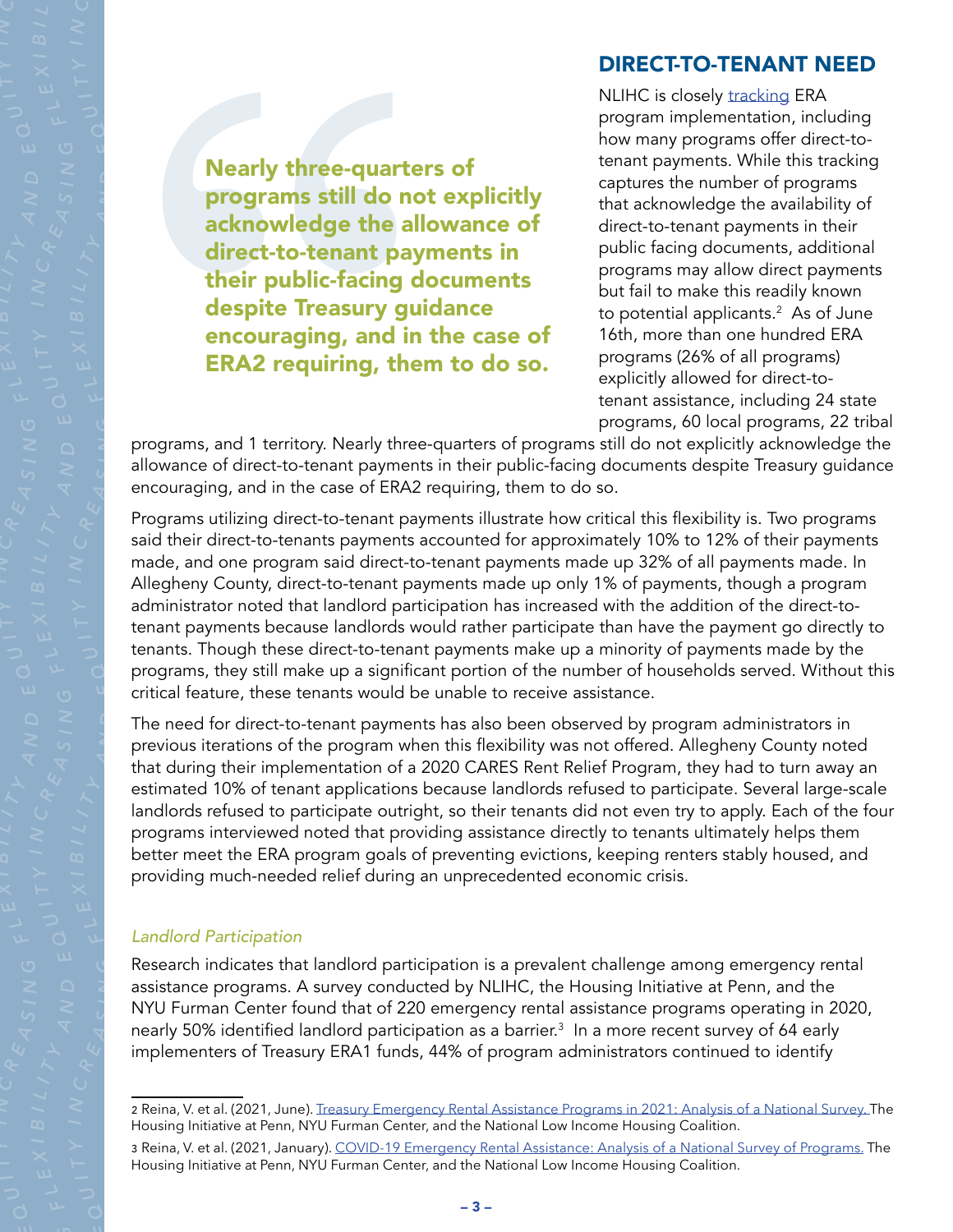landlord responsiveness as a challenge.<sup>4</sup> Landlords may decline to participate in emergency rental assistance programs for a number of reasons, and landlord participation may be highly variable depending on the location and program. Program administrators in Maine, Cameron County, and Allegheny County noted that landlords who own only a few properties were less likely to participate in their emergency rental assistance programs compared to large, multifamily landlords. Administrators attributed this apprehension to several reasons, including not understanding the tax implications of the program, not wanting to provide a W-9, or not wanting to participate in a government program at all. Small-scale landlords who do not report rental income on their taxes may be particularly wary about providing a W-9 to the program.

Other research suggests that landlords – both large- and small-scale – may decline to participate for other reasons. Research conducted by the Housing Initiative at Penn found that in Philadelphia, landlords with more than 30 units were less likely to participate than those with 1-5 units.<sup>5</sup> In the city of Los Angeles, both large- and small-scale landlords participated at relatively low rates. Of landlords whose tenants applied to the program, only 63.3% and 41.7% of large- and small-scale landlords participated, respectively.<sup>6</sup> Reasons for not participating included many landlords had not engaged with government programs before and landlords felt restrictions tied to the program were too strict or unreasonable.

Providing direct-to-tenant assistance ensures that those disproportionately affected by the COVID-19 pandemic and its economic effects, namely low-income renters and renters of color, are not left out of opportunities for assistance.

#### *Renter Need*

*A*

*E Q*

*A*

*S I N*

*G F*

*A NDE Q*

*S I N*

*G F*

*A NDE Q*

> Providing direct-to-tenant assistance ensures that those disproportionately affected by the COVID-19 pandemic and its economic effects, namely low-income renters and renters of color, are not left out of opportunities for assistance. Though unemployment trends are slowly improving, people of color experienced job losses due to COVID-19 at a higher rate than white households.<sup>7</sup> As of May 2021, 9.1% of Black and 7.3% of Latino individuals were unemployed compared to 5.8% of the general population.<sup>8</sup> As of June 2021, renters of color were also more likely to be behind on their rent: 24% of Black renters, 16% of Latino renters, and 16% of Asian renters were behind on their rent compared to 10% of white renters.<sup>9</sup>

<sup>4</sup> Reina, V. et al. (2021, June). [Treasury Emergency Rental Assistance Programs in 2021: Analysis of a National Survey.](https://nlihc.org/sites/default/files/HIP_NLIHC_Furman_2021_6-22_FINAL_v2.pdf) The Housing Initiative at Penn, NYU Furman Center, and the National Low Income Housing Coalition.

<sup>5</sup> Reina, V. et al. (2020, December). [Residential Rental Property Owner Perspectives and Practices in Philadelphia:](https://www.housinginitiative.org/uploads/1/3/2/9/132946414/hip_rf_brief_final.pdf)  [Evaluating Challenges during the COVID-19 Pandemic.](https://www.housinginitiative.org/uploads/1/3/2/9/132946414/hip_rf_brief_final.pdf) The Housing Initiative at Penn.

<sup>6</sup> Reina, V. and Goldstein, S. (2021, March). [Ongoing Challenges for Rental Business Owners in the City of Los Angeles](https://www.housinginitiative.org/uploads/1/3/2/9/132946414/hip_la_owner_brief_final.pdf)  [during the COVID-19 Pandemic.](https://www.housinginitiative.org/uploads/1/3/2/9/132946414/hip_la_owner_brief_final.pdf) The Housing Initiative at Penn.

<sup>7</sup> Mazzara, A. (2021, June). [Extending Eviction Moratorium Helpful Now, But Long-Term Housing Crisis Requires Voucher](https://www.cbpp.org/research/economy/labor-market-weaker-than-headline-numbers-suggest)  [Expansion. C](https://www.cbpp.org/research/economy/labor-market-weaker-than-headline-numbers-suggest)enter on Budget and Policy Priorities.

<sup>8</sup> U.S. Bureau of Labor Statistics. (2021). [Employment Situation – June 2021.](https://www.bls.gov/news.release/pdf/empsit.pdf) Washington, DC: U.S. Bureau of Labor Statistics.

<sup>9</sup> U.S. Census Bureau. [Household Pulse Survey Week 31 \(May 26 – June 7\) Data Tables.](https://www.census.gov/data/tables/2021/demo/hhp/hhp31.html)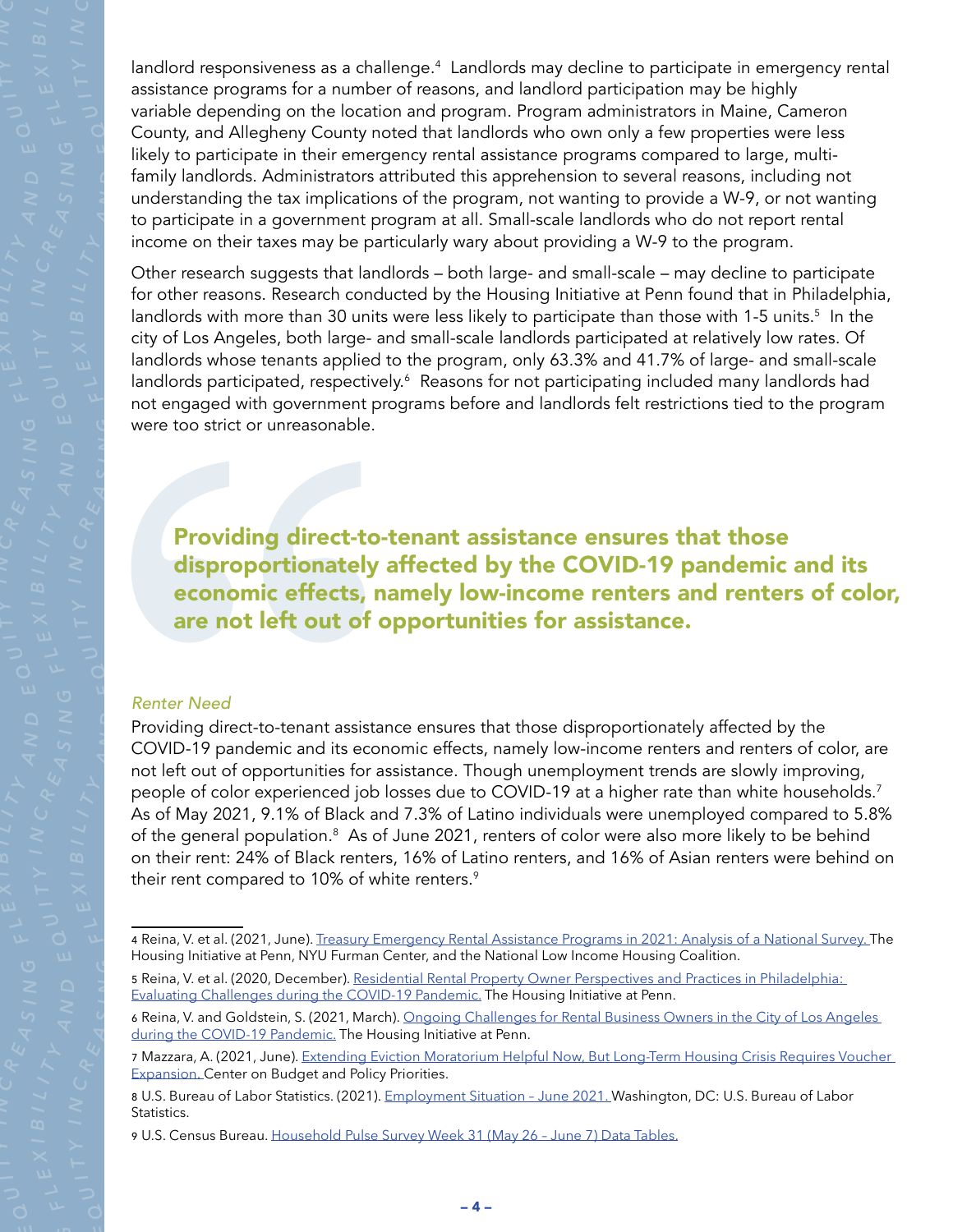Families with children and individuals with disabilities have also been disproportionately impacted.<sup>10</sup> Approximately 21% of households with children report being behind on rent, over double the rate of families without children.<sup>11</sup> Additionally, nearly a quarter of renters who report a physical disability are behind on rent.<sup>12</sup>

Providing direct-to-tenant assistance can serve as a bridge to assist tenants whose landlords are apprehensive or wary about participating in the program. Direct-to-tenant assistance may also help households with non-traditional rental arrangements who lack a formal lease, as well as households whose landlords face technological barriers in applying. In doing so, programs can promote equity by ensuring they are serving those most in need, including those with lower incomes, households of color, households with someone experiencing a disability, households with children, and households who are more likely to have been economically impacted by COVID-19.

## DIRECT-TO-TENANT PAYMENT DESIGN FEATURES

Providing assistance directly to tenants is a relatively straightforward process, but programs will have to determine several key design features, such as how staff will conduct and track landlord outreach and whether tenants will be required to provide additional documentation to receive funding directly. The following sections detail six steps in the direct-to-tenant payment process: landlord outreach, outreach tracking, program accountability, tenant requirements, tenant payments, and direct-to-tenant transparency.

#### *1. LANDLORD OUTREACH*

*A*

*E Q*

*A*

*S I N*

*G F*

*A NDE Q*

*S I N*

*G F*

*A NDE Q*

> Once a tenant submits a rental assistance application, administrators begin the process of reaching out to the tenant's landlord to gather necessary documentation. Per Treasury guidelines for ERA1 funds, programs must conduct at least three outreach attempts over phone, email, or text or one outreach attempt by mail before making the payment directly to tenants. At the time of the interviews, Treasury had recently released guidance that cut the amount of time programs had to wait for a landlord response in half. All programs interviewed were waiting at least 10 days before paying the tenant directly if contacting the landlord by phone, email, or text and 14 days if contacting the landlord by email. The state of Texas and Cameron County, however, suggested they would decrease this time to 5 and 7 days based on the most recent Treasury guidance.

> Programs did not have strong preferences in the types of outreach methods used to reach landlords. Allegheny County noted that often, only a single piece of contact information for the landlord is provided on the application, so the outreach method is decided for them. Texas requires that program staff make at least one phone call to the landlord, and the rest of the contacts can be made using any of the four methods. Texas also maintains an email template to reach out to landlords to request their participation. Cameron County makes at least one phone call and sends at least one email to ensure they have a documented paper trail. The program in Maine is largely being run by community action agencies across the state, which conduct the outreach and determine the best form of contact within their individual organizations. Though none of the programs mentioned barriers to conducting outreach by mail, the cost of materials, the time required to prepare mailings, and the extended landlord response timeline makes contact-bymail a less effective option for using resources efficiently and getting payments to tenants quickly.

<sup>10</sup> Mazzara, A. (2021, June). [Extending Eviction Moratorium Helpful Now, But Long-Term Housing Crisis Requires](https://www.cbpp.org/research/economy/labor-market-weaker-than-headline-numbers-suggest)  [Voucher Expansion.](https://www.cbpp.org/research/economy/labor-market-weaker-than-headline-numbers-suggest) Center on Budget and Policy Priorities.

<sup>11</sup> U.S. Census Bureau. [Household Pulse Survey Week 31 \(May 26 – June 7\) Data Tables.](https://www.census.gov/data/tables/2021/demo/hhp/hhp31.html)

<sup>12</sup> Mazzara, A. (2021, June). [Extending Eviction Moratorium Helpful Now, But Long-Term Housing Crisis Requires](https://www.cbpp.org/research/economy/labor-market-weaker-than-headline-numbers-suggest)  [Voucher Expansion.](https://www.cbpp.org/research/economy/labor-market-weaker-than-headline-numbers-suggest) Center on Budget and Policy Priorities.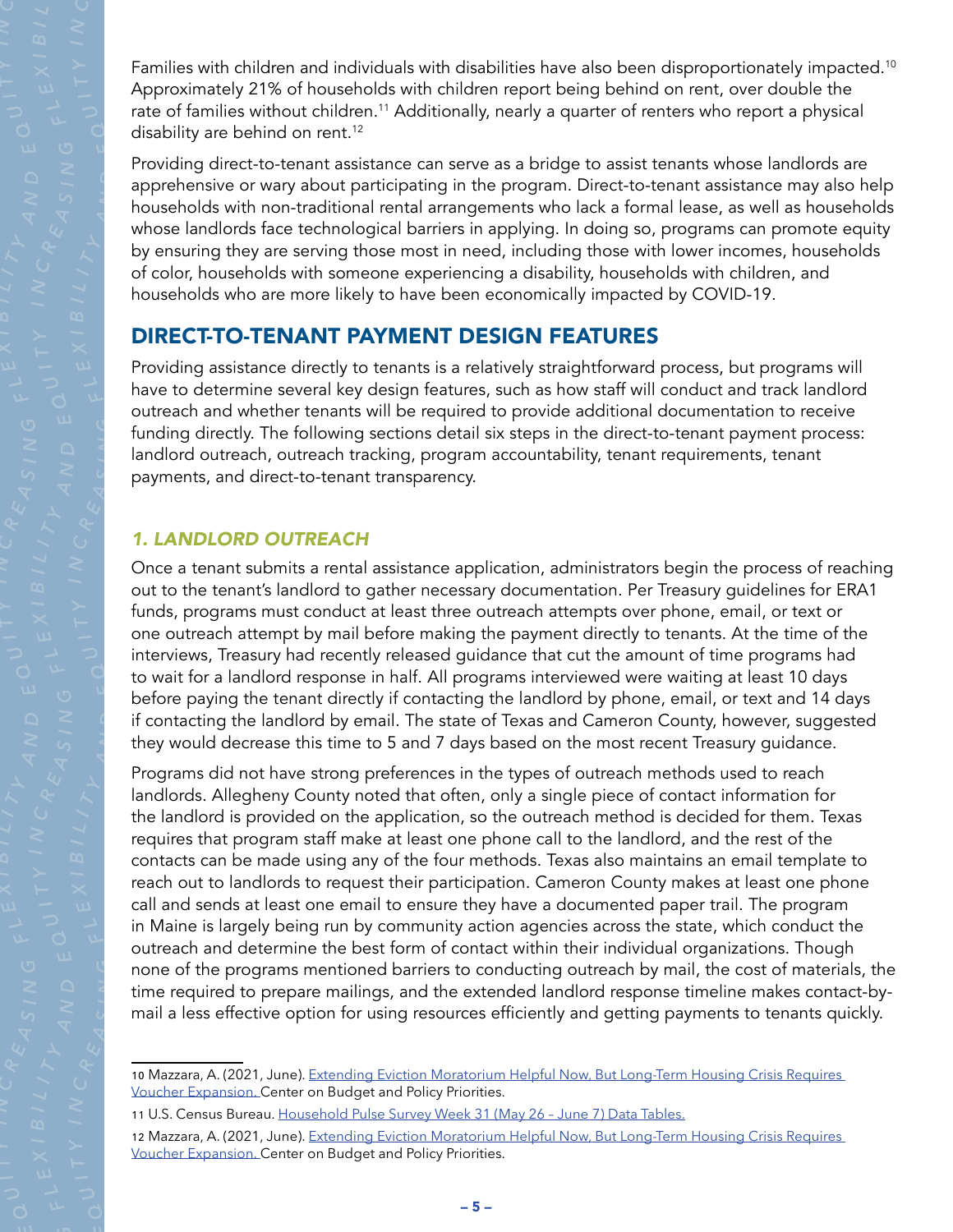#### *2. OUTREACH TRACKING*

*A*

*E Q*

*A*

*S I N*

*G F*

*A NDE Q*

*S I N*

*G F*

*A NDE Q*

Though the Treasury guidance only requires the final attempted contact to landlords be documented, programs should consider tracking each outreach attempt to ensure they can demonstrate their "reasonable efforts to obtain the cooperation of landlords," per Treasury guidelines. Each of the four programs interviewed documented each landlord contact, though the technology systems and staffing structure used to record and conduct outreach varied across programs.

The type of technology used to track landlord outreach varied based on the size of the program and their technological capabilities. Allegheny County developed a custom database to track where an application is in the process, and the database is accessible to subgrantees and other government departments. Staff includes notes on each outreach attempt and records payment information in this database. Community action agencies in Maine use EmpowOR software to track the application, make notes on outreach, and record when a payment is made. Texas uses a variety of IT solutions across their program but uses Neighborly as the primary system of record to track outreach attempts and when a payment is made. And Cameron County – the smallest of the four programs – uses JotForm to receive applications and documentation, to document outreach attempts, and to record information on the payment amounts and designated payee.

The programs differ in how staff conducts outreach prior to paying tenants directly. The state of Maine and Cameron County operate under a case management model, where a single staff member sees an application all the way through the process from submission to payment. In Maine, ten community action agencies cover specific areas of the state, each with staff handling cases relevant to their jurisdiction. An administrator for the program noted that it has proven helpful to have all application processors trained in each area of the application, and staff are reallocated to specific tasks depending on where bottlenecks occur. The Cameron County program employs six application processors who see each of their assigned applications through from start to finish.

The state of Texas and Allegheny County, on the other hand, operate on more of an assembly line model, where the application is handed off between staff at specific points in the application process. Texas uses multiple contractors to meet their staffing needs, which have risen to nearly 2,000 individuals at times. Each Texas Rent Relief application undergoes an initial eligibility determination, landlord outreach, a quality control review, and an application payment process. A [flowchart](https://texasrentrelief.com/wp-content/uploads/2021/05/From-Applying-to-Getting-Paid-Overview.pdf) of specific steps in the application process delineates some of these key points. In Allegheny County, ACTION-Housing serves as a lead contractor overseeing the program, but different subcontractors conduct specific program activities. ACTION-Housing conducts the eligibility determination and payment, but Urban League conducts landlord outreach once an applicant is deemed eligible.

Both models have distinct strengths, and programs may choose a model that works best depending on their size and capacity. An assembly line model may work best for programs with a large staff or programs subcontracting out specific activities. This model can be particularly effective because individuals become specialized in their specific roles. Vendors focused on landlord outreach may be able to streamline the outreach process and become skilled landlord negotiators. This model may also be particularly effective if a vendor conducting landlord outreach already has existing relationships with landlords and property management companies in the area. A case management model may be more feasible for smaller programs where it is cost-prohibitive to subcontract out specific tasks. This model also allows case workers to become familiar with the specifics of applications, which could help the program provide more personalized and responsive services.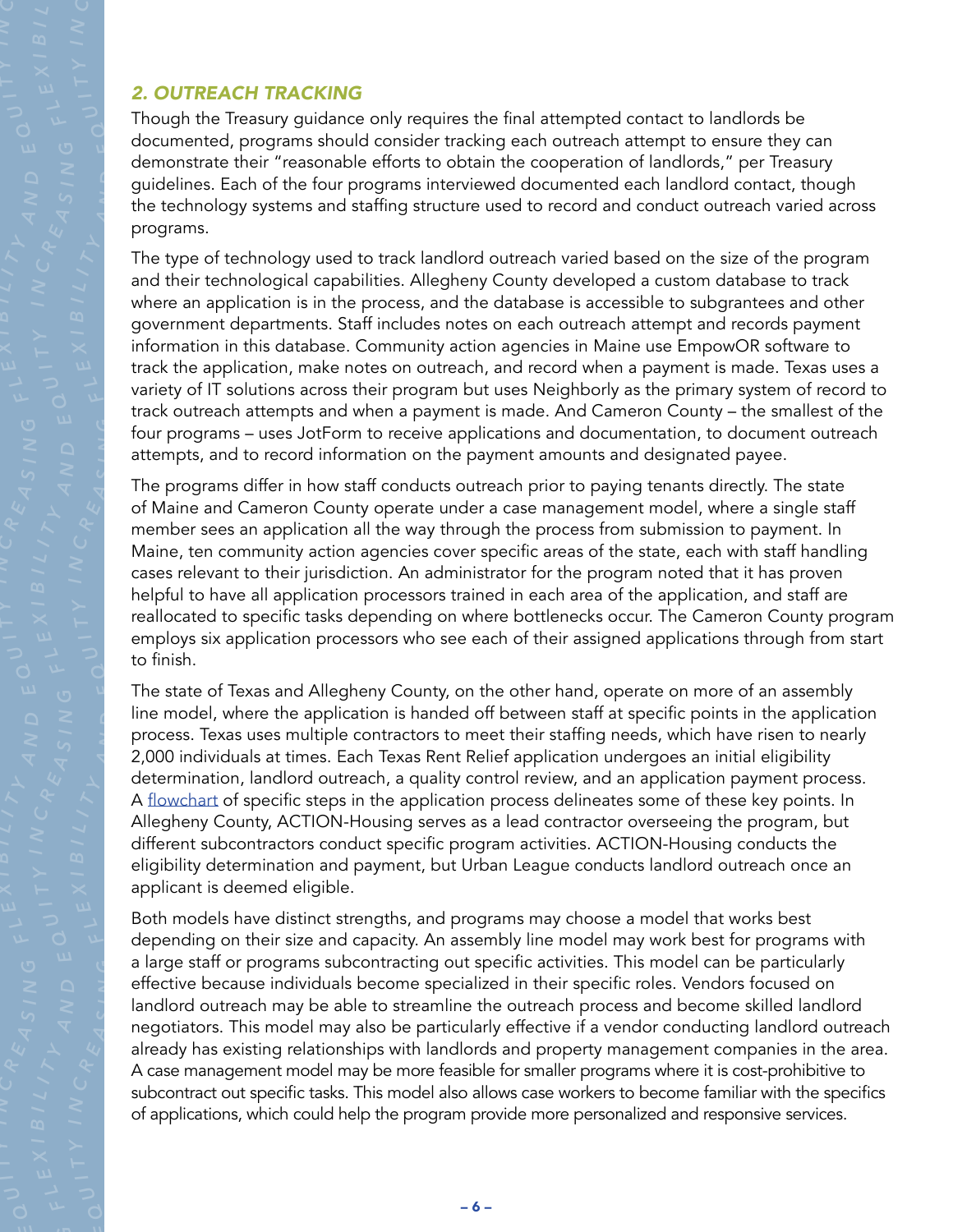*A*

*E Q*

*A*

*S I N*

*G F*

*A NDE Q*

*S I N*

*G F*

*A NDE Q*

One of the biggest concerns about providing direct-to-tenant payments is ensuring that the assistance goes toward rent payments. While instances of funding misuse thus far have been rare, programs are taking steps to ensure quality assurance measures are in place. Different program stakeholders may have different perceptions of how great of a threat potential fraud poses, and these perceptions can inform program design and implementation. Additionally, the size and capacity of the program might inform how widely program accountability measures are implemented.

In the state of Texas and Maine, programs have hired an individual whose sole role is to oversee fraud prevention efforts and review suspicious cases. The state of Texas has also hired a quality assurance and quality control vendor who will likely interact with the person whose role it is to oversee fraud prevention. Both states also have dedicated hotlines listed on their program websites, which staff and the public can call to report suspected instances of fraud, waste, or abuse.

The two local programs in Cameron and Allegheny Counties rely largely on internal processes to review and audit applications. An administrator in Allegheny County noted that while the program has followed up on several questionable applications – such as mismatched names or addresses – these instances have been few. Cameron County ensures oversight by having the county auditor conduct a second review to ensure applicant names and addresses match before payments go out. This second set of eyes may help prevent oversights or inconsistencies, but the Cameron County program has also experienced very few instances of expected fraud since the program launch.

Programs may vary their approach to providing direct-to-tenant services depending on the level of support or concern regarding direct-to-tenant payments by program stakeholders. Allegheny County, for example, maintains that their role as a program is to provide assistance to those in need and remain diligent about the potential for fraud, but not to serve as fraud investigators. Alternatively, Maine's approach to making direct-to-tenant payments was partially shaped by the administering community action agencies' concerns that paying tenants directly could lead to fraud. The state administrator implemented additional measures, such as proof of payment, to quell potential fears about tenants misusing the funds.

While stakeholder support or opposition may inform the design of direct-to-tenant payments, programs should attempt to limit additional documentation requirements tied to direct-to-tenant payments as much as possible.

## *4. TENANT REQUIREMENTS*

Each of the four programs has different requirements for what tenants must provide outside of the tenant application to receive assistance directly. While stakeholder support or opposition may inform the design of direct-to-tenant payments, programs should attempt to limit additional documentation requirements tied to direct-to-tenant

payments as much as possible. Once tenants are deemed eligible to receive assistance, a signed form certifying that tenant will use the funds to pay owed rent should be sufficient for the payment to be made. Additional requirements tied to direct-to-tenant payments make the process more onerous for tenants who have already demonstrated their eligibility and need.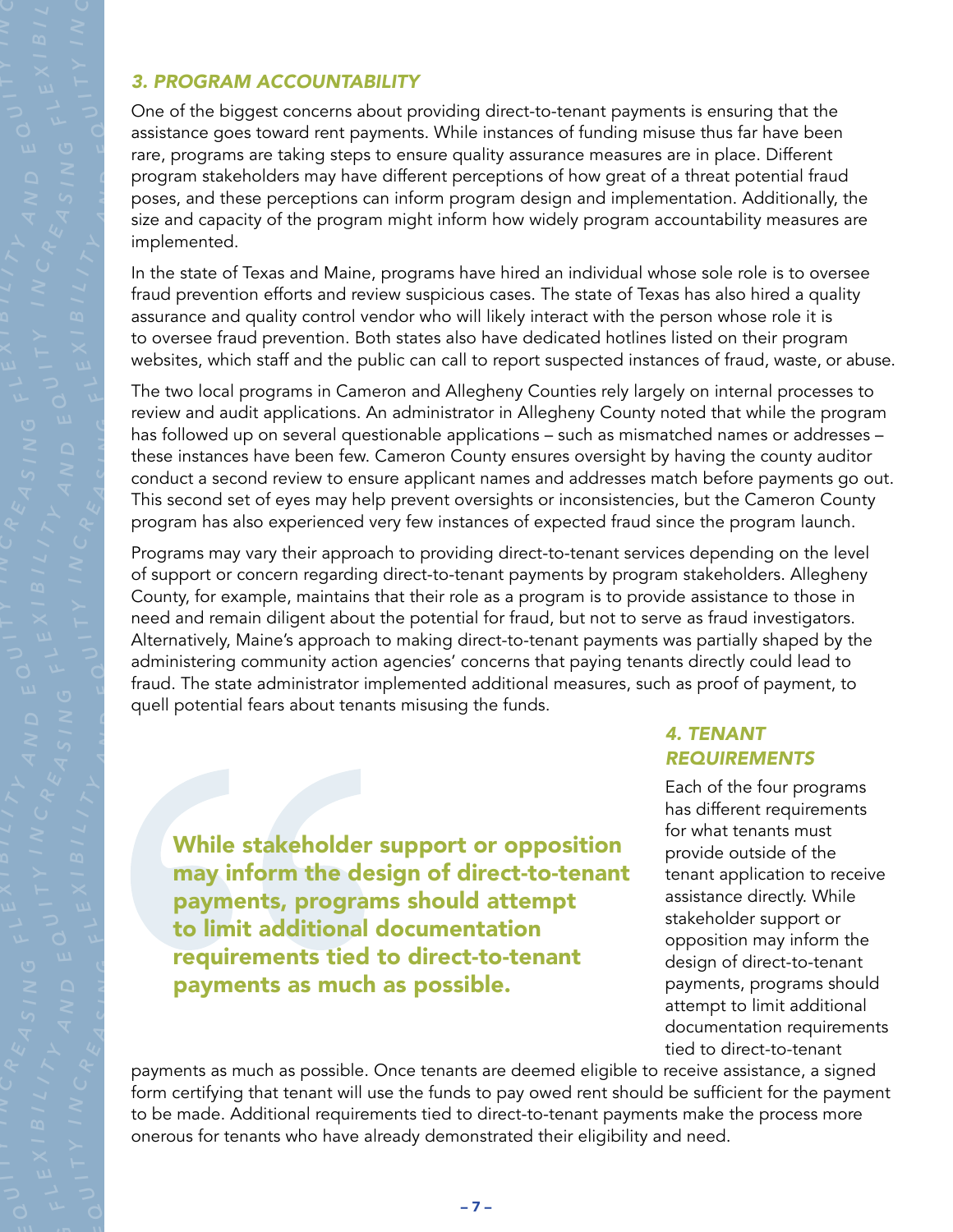Allegheny County has the least stringent requirements of the programs interviewed; once it is determined that the tenant will be paid directly, the county sends an [award letter](https://nlihc.org/sites/default/files/ERA_Resources-DTT-Allegheny_County.pdf) with the payment amount and months paid. The letter includes a statement that the funds should be paid towards rent at the specified address and failure to do so violates federal law, but the county does not require the tenant to sign a statement or prove payment toward rent.

The state of [Texas](https://texasrentrelief.com/wp-content/uploads/2021/04/TRR-Tenant-Certification.pdf) and [Cameron County](https://nlihc.org/sites/default/files/1_ERAP_Resources-DTT-Cameron_County_TX.pdf) require tenants to sign tenant certifications, in which they swear under penalty of perjury that the funds will be used towards rent. The forms have slightly different terms. For example, in Cameron County, tenants certify that they will use the funds within five days to pay their landlord or utility provider. In Texas, beyond certifying that the payment must only be used for eligible costs as identified in the program application, tenants certify that they will repay any duplicate assistance within 10 days and will maintain a copy of the payment to their landlord for seven years, should they be audited.

The state of Maine has implemented additional requirements, requiring tenants to provide a proof of payment to the program within three weeks of receiving the payment directly. As outlined in the state's [program guidance,](https://www.mainehousing.org/docs/default-source/ehs-partners-library/emergency-rental-assistance/program-documents/program-guides/era-program-guide.pdf?sfvrsn=f9d68915_16) proof of payment could include a receipt, cancelled check, or other proof of transfer to the landlord. The relevant community action agency follows up with the applicant if the agency has not received proof of payment in three weeks. Failure to provide proof of payment disqualifies the tenant from receiving funds in the future, and the application is flagged for an audit. The Maine program also notifies both the tenant and landlord when a direct payment to a tenant is made to hold tenants accountable for paying their rent to the landlord. This approach was informed by local program administrator concerns about the potential for tenants to use funds for something other than their rent.

#### *5. TENANT PAYMENTS*

*A*

*E Q*

*A*

*S I N*

*G F*

*A NDE Q*

*S I N*

*G F*

*A NDE Q*

> All four programs let tenants choose to receive direct assistance through ACH payments into the tenant's bank account or via a mailed check. One potential challenge of direct-to-tenant payments is that while unbanked individuals can cash a mailed check, they will likely have to pay a fee to do so. Cashing a check at a check-cashing store could be particularly expensive, as the fees charged are often a percentage of the check's amount. These fees could be exorbitant for checks covering thousands of dollars in past-due rent and contradict the purpose of the program to pay the tenant's rent in full.

> Administrators should think creatively about how to ensure unbanked tenants paid directly are able to cash the full amount with little or no transaction fees, such as creating partnerships with local credit unions or check-cashing facilities to reduce transaction fees. Some grocery stores and retail stores also provide check cashing options with little or no fees, particularly if the check is government-issued. When sending a mailed check, administrators might consider including a list of local establishments to cash the check where fees will be nominal or non-existent.

#### *6. TRANSPARENCY ABOUT DIRECT-TO-TENANT PAYMENT AVAILABILITY*

Though having a direct-to-tenant payment option is critical, it is equally as important to ensure renters seeking assistance know that this option is available. When websites or other publicly available materials do not make clear that tenant payments are an option, tenants may decide not to apply because they know their landlord will not participate. Recent research suggests a significant disconnect exists between programs that offer direct-to-tenant assistance and those that make this information publicly available. A recent survey of early Treasury-ERA implementers found that 69% reported allowing direct-to-tenant payments.<sup>13</sup> Other research based on public

<sup>13</sup> Reina, V. et al. (2021, June). Treasury Emergency Rental Assistance Programs in 2021: Analysis of a National Survey. The Housing Initiative at Penn, NYU Furman Center, and the National Low Income Housing Coalition.